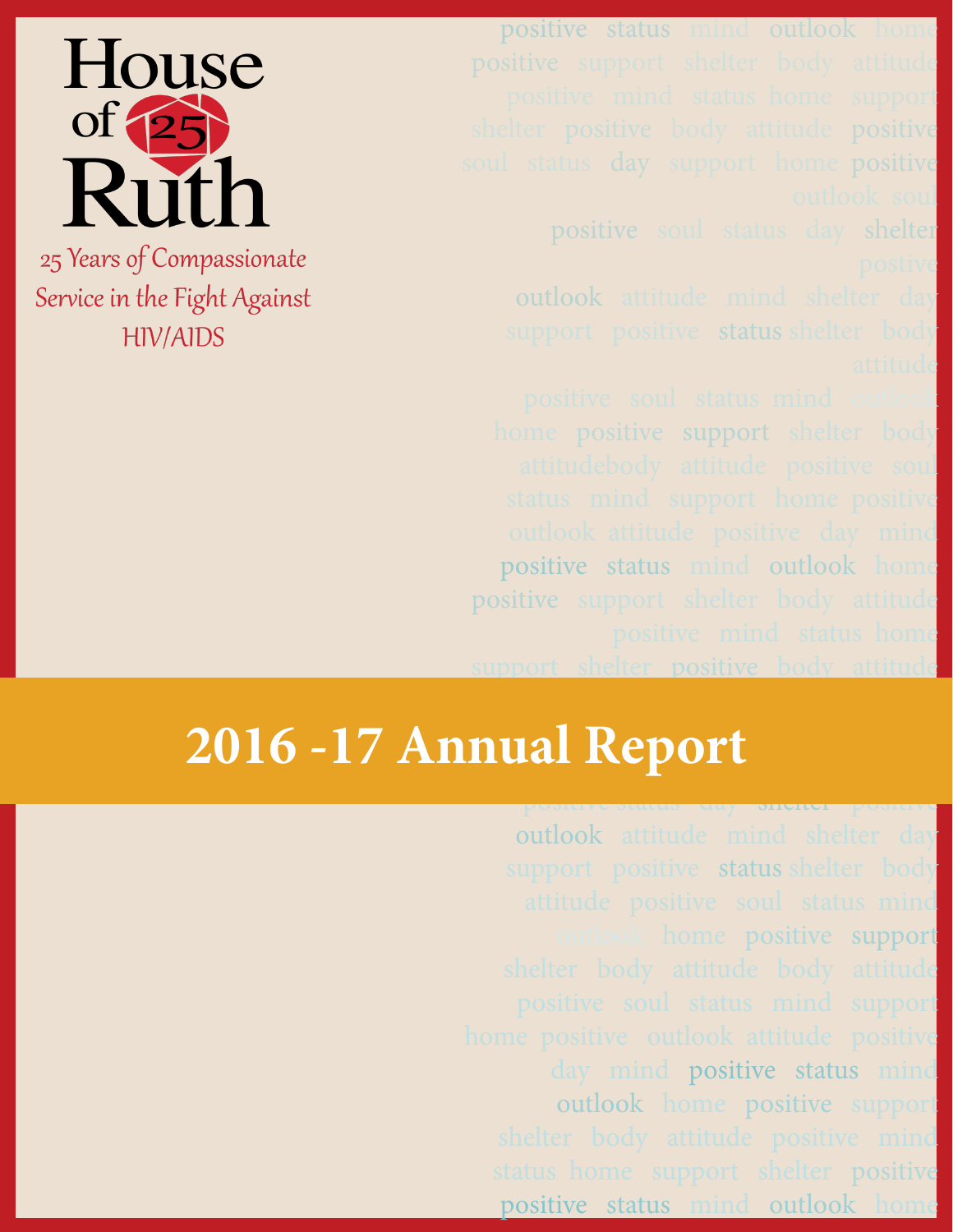### **2016 -17 Facts and Figures**

# Budget

**Total Revenue: \$1,281,170 Total Expenses: \$1,396,118\* Net Assets: \$2,635,532**

**Expenses: Programs: \$1,176,526 Administrative: \$123,817 Fundraising: \$95,775**



**House of Ruth served 573 unduplicated adults and children, including 23 new clients.** 

Staff made 3,395 client contacts, which included 338 home visits, 2,214 phone calls, 708 appointments, and assisting 225 walk-ins.

\*This amount includes depreciation expense of \$97,735. Not including depreciation, there was an increase in net assets of \$14,212.

**339 clients recieved 20 TARC tickets every other month, providing them with transportation to medical and counseling appointments, education, and employment.**

34 clients residing in House of Ruth properties received supportive housing services.

70% of individuals served by our emergency shelter program exited the shelter to long-term housing or entered the Glade House long-term housing program.

**90% of Glade House short-term housing participants exited to long-term housing of choice and were clean and sober at exit.**

78% of individuals served through our Homes with Heart long-term housing program maintained their housing for at least seven months.

### **Our Dare to Care Food Pantry distributed food to 2,251 individuals.**

111 children received a clothing voucher to purchase shcool clothing and a new backpack filled with school supplies.

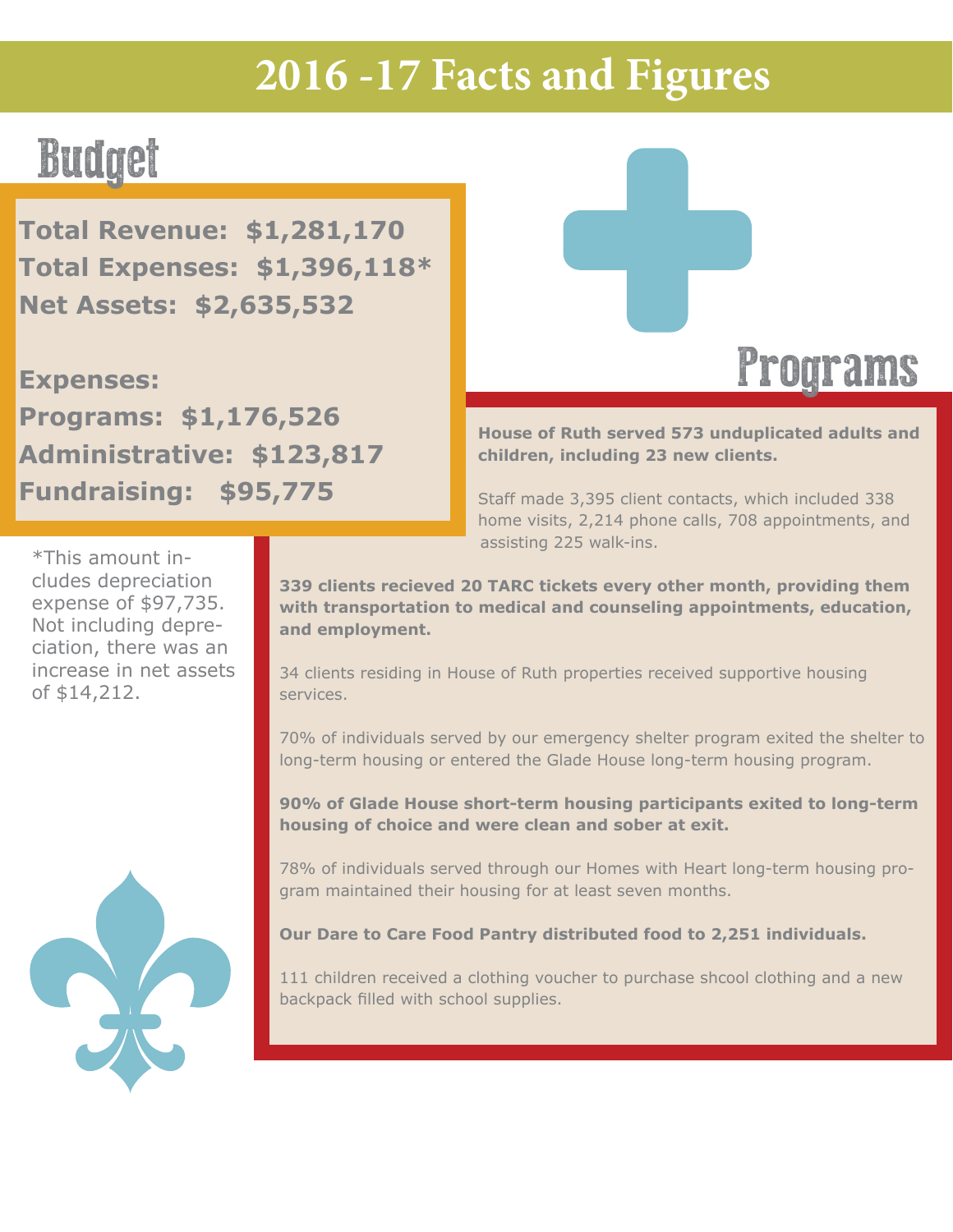## **Mission, Vision, Values**

## Mission Statement

**House of Ruth provides housing and support services for people with HIV/ AIDS and their families who are homeless, at risk of losing their homes, or need financial help.**

*We do this through a continuum of services: emergency shelter, short and long-term housing, mental health counseling, substance abuse treatment, advocacy for clients, and basic needs assistance to provide food, clothes, rent, utilities, public transportation, and back-to-school support.*

# Vision Statement

A world where the diagnosis of HIV is free of stigma, discrimination, and limitations on a person's life or capabilities.

# Values

### **Compassion**

We act with mercy and kindness, recognizing that no one is perfect and everyone needs help and support from others at times.

### **Respect**

We recognize the worth of each person and strive to treat all people with dignity.

**Hope** We empower our clients to have positive expectations for the future.

**Integrity** We hold ourselves to the highest morals and ethics.

### **Responsibility**

We do what we say we will do and are answerable for our actions and decisions.

### **Teamwork**

We work together to achieve common goals.

### **Stewardship**

We use our resources in a way that merits public trust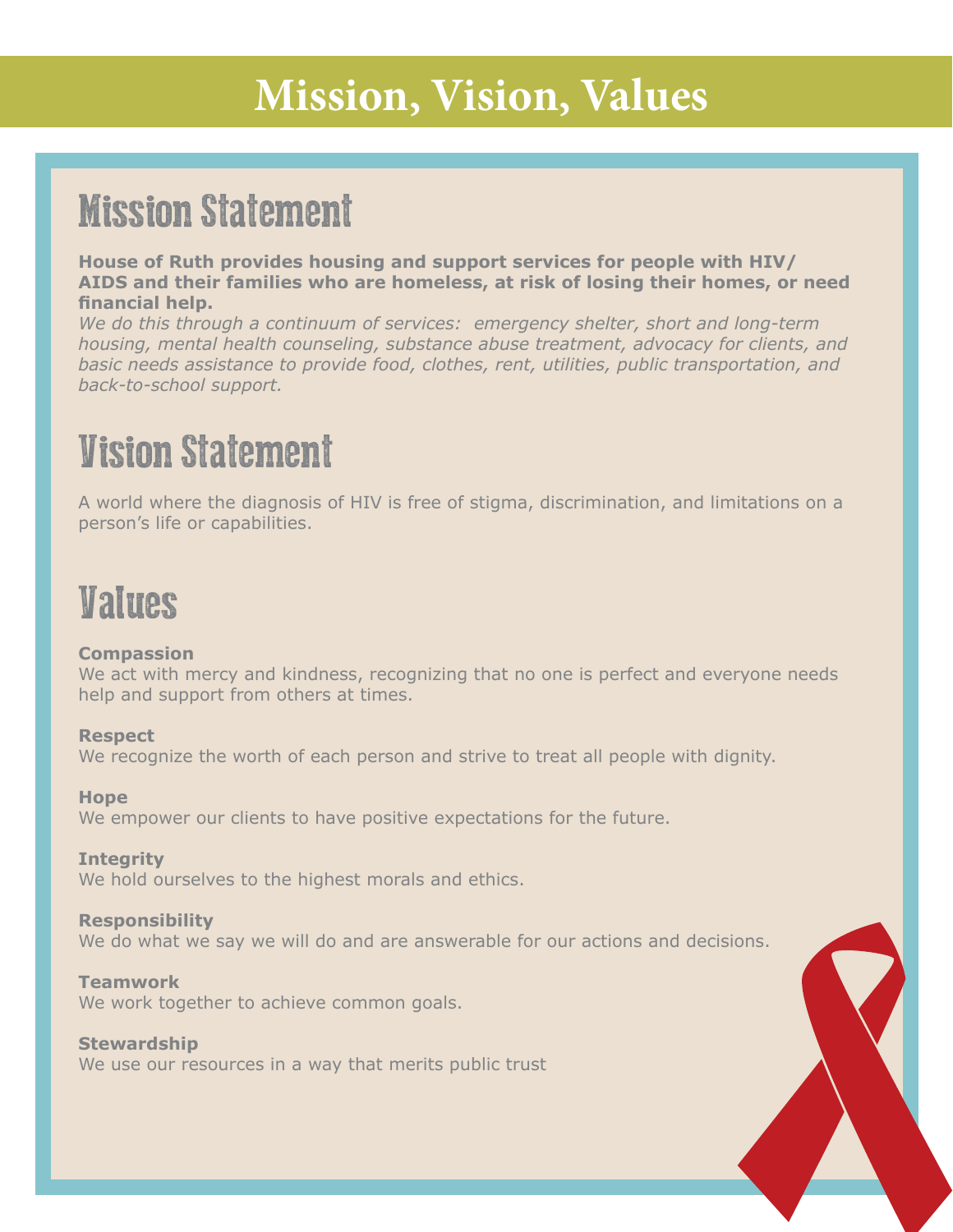### **Who We Are**

### Board of Directors

**Kevin Childress** *Ameriprise Financial Services Chair*

**Mike Huttenlocher** *UPS Vice Chair*

**Marcel Robinson** *TSYS Treasurer*

**Rev. Ray Neslon** *Unity of Louisville Secretary*

**Joe Dunman** *Attorney at Law*

**L'Tonya Leavell**

**Donald Palmore** *Big Brothers Big Sisters of Kentuckiana*

**David Pass** *Aetna*

**Justin Preece** *Fifth Third Bank*

**Bobbie Ramsey** *Zebra Technologies*

**Elizabeth Scott** *WellCare*

**Rod Thomas**

**Missy Vitale** *Mercer*

**Tim Whelan** *Universal Woods*

### **Staff**

**Lisa Sutton**  *Executive Director*

**Deloris Johnson** *Director of Clinical Services*

**Katrina Hutchins**  *Director of Development*

**Roger Jones** *Director of Property Management*

**Mark Stanton** *Director of Finance*

**Alaina Nixon**  *Social Services Specialist*

**Lara Hurt**  *Intake Coordinator/Receptionist*

**Alisa Miller**  *Housing Program Manager*

**Alexis Scott** *Housing Case Manager*

**Shreeta Waldon** *Glade House Clinician*

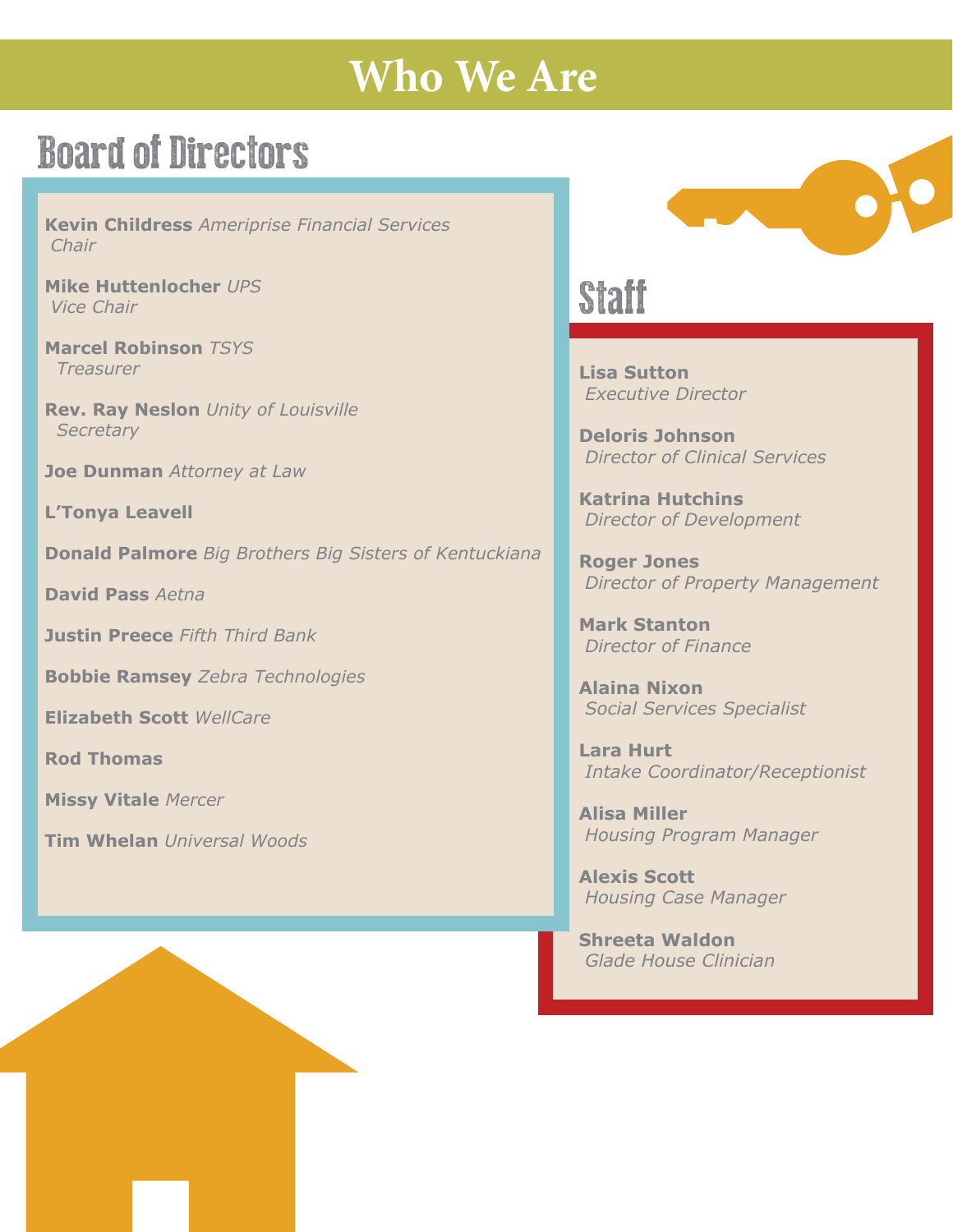### **A heartfelt thank you to the following donors who contributed to House of Ruth from July 1, 2016 through June 30, 2017.**

#### **INDIVIDUAL**

#### **\$1,000+**

Steven Bass Kevin Childress Michael Del Negro Anonymous Michael Huttenlocher David Johnson Lawrence Lambert Tim B. McClure Chuck McIntire Anonymous Denise Zena

#### **\$500 - \$999**

Chris Allen Michael Deleon Lana Kelly Fitzgerald Darlene C. Haarman William Hollander and Lisa Keener Chris R. Hungerford Diane M. Laughlin Russell Page David Pass Joe Poe John B. Reisert Stacey Robinson Marcel Robinson Lisa Sutton Missy Vitale Brian Yanofchick

#### **\$250 - \$499**

Joan R. Brennan Charles Casper Mike Chmilewski Ronald Clemons Dan Deem Elaine Esterle Janey Christine Faith Rev. Robert Gray Bernadette Hagan Mr. Edward J. Kruger, Jr. David S. Martin Mike Meinze Ron and Linda Metts Jennifer W. Odea Jeffrey Palmer Tim Partin Bruce Raque Victoria Rodriguez

John Spencer Rod Thomas Judy Vicars Mark Zimmerman

### **\$100 - \$249**

Richard Adrio Suzanne Allen Ellen Ballard Michael Berry Anonymous Bruce Bohn Courty Bratcher Jennifer Brenzel Hartlage Barbara Burch Libby Burks-Weathers Glenda Bussell Jamie Coher Susan Collins Casey Compton Maureen Connelly Beverly Cronk Lorraine Cunningham Brian Cunningham Brian Davis Carol Dearing Theresa Dever Karen DiGirolamo James East Donald Edelen Jake Ems Connie Fondong Jo Ann Foster Chuck Fugate Chris Galla Michael Gatton Susan Glazer Fr. Joseph Graffis Martha Groene Theodore Groene Gwendolyn Hartmann Karen Head Jennifer Heckel Samuel K. Hendrick Stewart Hoertz Dr. Barry Horowitz Anna K. Huang-Shrader, M.D. Randy Hurtapo John and JoAnn Hutchins Katrina Hutchins E. Patrick Kelly Harry Kron Nicole Luddington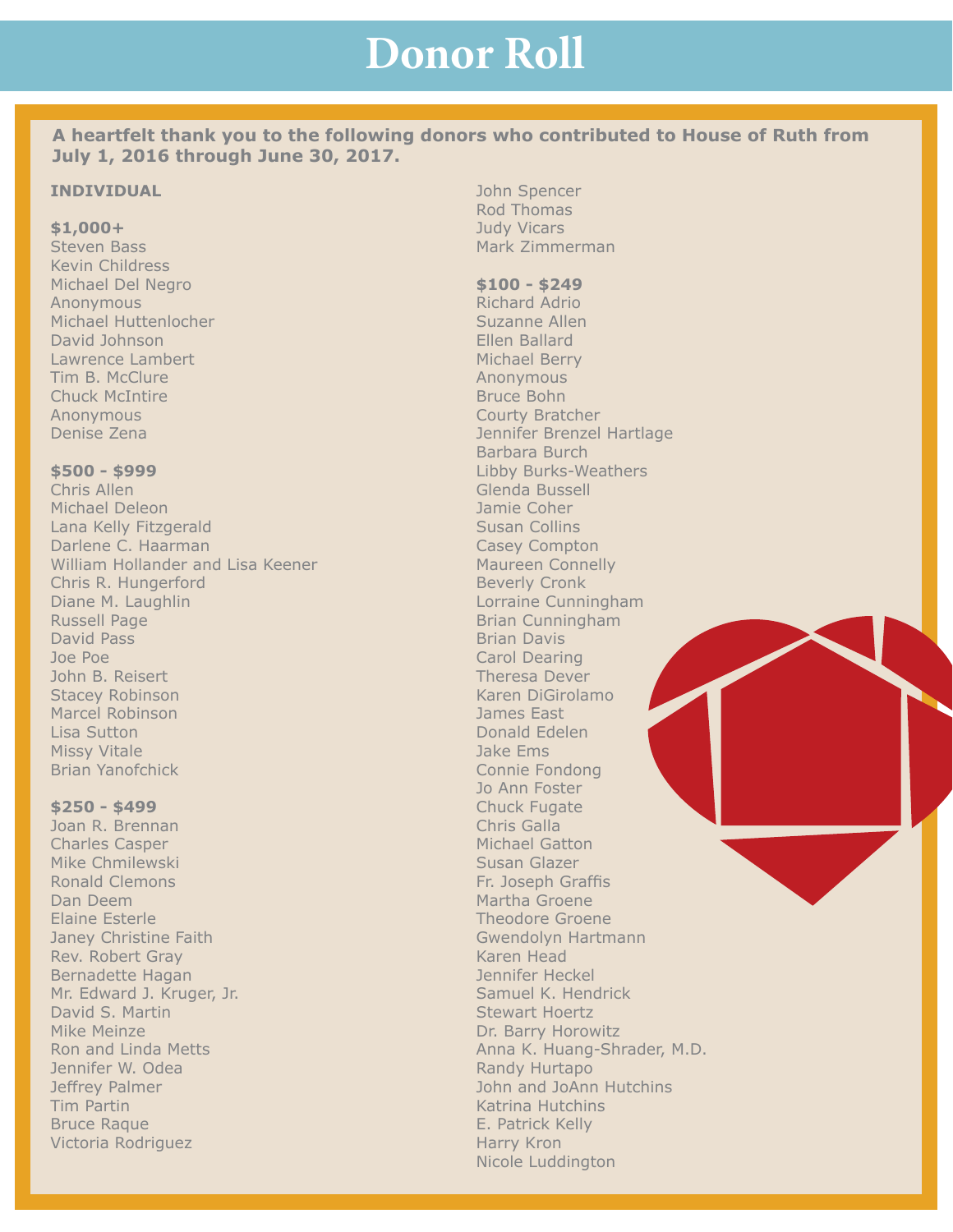Brian Maddox Steven Mattas, M.D. Pat McBride Todd Mercier Larry Michalczyk Richard C. Miller Lori and Tom Miller-Price Marc Mourer Virginia Brown Munden Robin Myers Rev. Ray Nelson Lisa Osanka Donald Palmore Richard Peak Anonymous Betsy Phillips Martina Price Shane Rankin Deborah Rattle Tony Schmuckie James Schorch Lewis P. Seiler, Jr. Ellen Shapira Robert Stenger Matthew Stetten Gene P. Stotz Bob Strong Estela Valdez Rev. Joseph H. Voor Tim Whelan

#### **\$50 - \$99**

Debra S. Ahjuder Anonymous Harlan Beckemeyer Hallie Brokowsky Sandra Bryant Andrea K. Buckman Carol Burke Jack Chivatero Joan Christensen Gregory Corby Randall Correll Nancy Crumbacker Vince D'Aprile Shana Dean Richard and Radean Dobscha Marcia Dorman Frances Fach Agnes Felder Cathy Ford Millie French John Gray Art F. Guelda, III Jennifer Harris Charles Hickey

James P. Hickey Eric Hines Mary Holliday Hopkins Karen Hunt Susan Huttenlocher Kathryn Inman Neikirk Catherine Johnson Roger Jones Vonda Kirby Michael Kluemper James Kuchenbrod Lisa Lattis Robert Laufer Eva Markham Michael Marple Dave Mattingly Betty S. McAlister Kimberly McDaniel Barbara McGarry Gwen McMahon David Miller Beth Morgan Jennifer Morgan Gwen Moser John Murphy Rita Pearson Kim Prather Charlotte Reed Michael Revlett Bernie Roke Kendall Scally Raphael Schweri John Sistarenik, Jr. Luke Smith Pat Stocker Josh Sumpter Lisa Thompson Bertha M Timmel Whitney Vogel Fr. William Wagner Brit Watkins Barbara Webb Samantha Weissrock Susan Wettle Dennis Wiseman James Wolfe Cynthia Wood Nancy Wuerth Fawn Wujick

### **\$1 - \$49**

Matt Abell Jane Adam Dana Ahern David Aikens Katherine Alderson

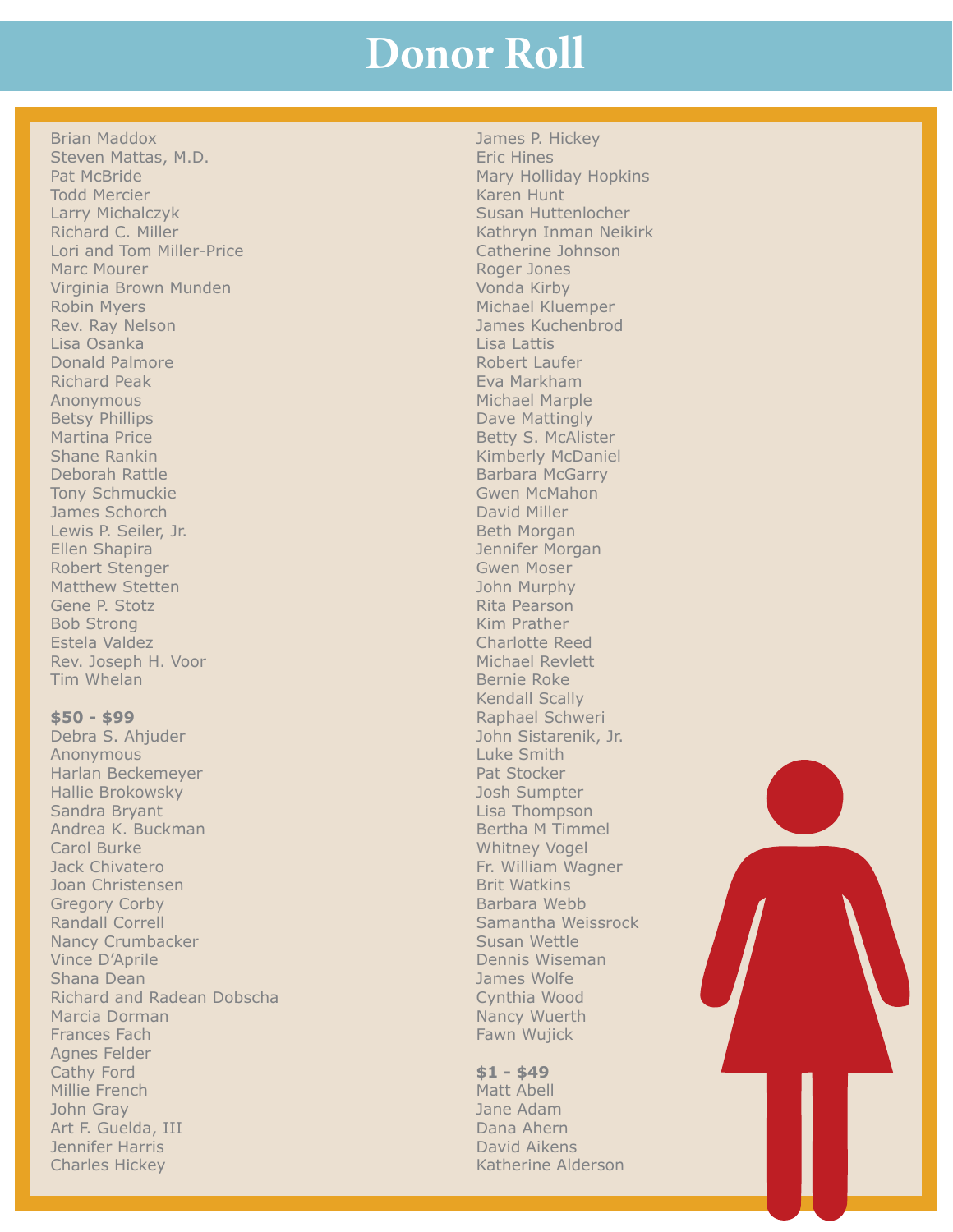Chris Allen Shannon Anderson Billy Andrews Barbara Averell Arthur Avitabile James Baker Julia Barker James Barry Audrea Bates Brian Bear Cameo Sia Bennett Deborah and Michael Berger Suzanne M. Bernert Robert Blair Carol Bottoms Gregory D. Bourke Nora Boyle Carolyn Brown Kenzie Brown David B. Brown Kevin Bryan Carol Budde Devin Bundrent Henry Byrum James Cahill Melinda Calvert Phyllis Carman Racehl Caudel John Austin Clark Ryan Alexander Clark Michael andn Jillian Clayton Pat Cleveland Rick Cochran Jim and Wanda Craig Elizabeth Crews John M. Criswell Don Cundiff Amanda Danhoff Matt Darling Alexandra Davidson Greg Davis Carri Davis Rachel Dickey Jim Dickman Deanna Diggs Martha Dolan Jill Dole Lara Donnelly Jon Doukas Lemor Dowell Andrew Downey Linda Eastes Jane Eckert Donna Egbert Margaret Ehret Kathy Eickmann

Rebecca Elliott Jeff English Ellen English Angela Enyard Jasmine Farrier Joe Ferry John Fischer Brentano Fischer Zach Fisher Karen Flipper Hugh Foshee Amanda D. Fritz-Bisig Julia Fulkerson Marge Gaddie Rev. Ron Gaddie Frances Gallup Kathy Gapsis Robert Garrison Marie Geary Tim George, Sr. Keith and Kimberly Geswein Glenn Giles Terry Gilstrap Kody Giltner Susan Goodin Dana Gossman Doug Graham Lavin Graviss Stephanie Griffith Justin Grimm John Grossman Arthur Guelda, IV Amy Guyton Linda Guyton Jill Handley Neal Hare Tanya Haycraft Stefani Heller Rochelle Henderson Jasmine Herren Chip Heuser Wil Heuser J.C. Hewlett Ted Hissey Terri Hoge Dan Hourigan William Howell Dodie Howlett Jason Howlett Craig Hubbuch Lara Hurt Gail Huttenlocher Richard Hutton Charlie Jacobs Greg Jewell Deloris Johnson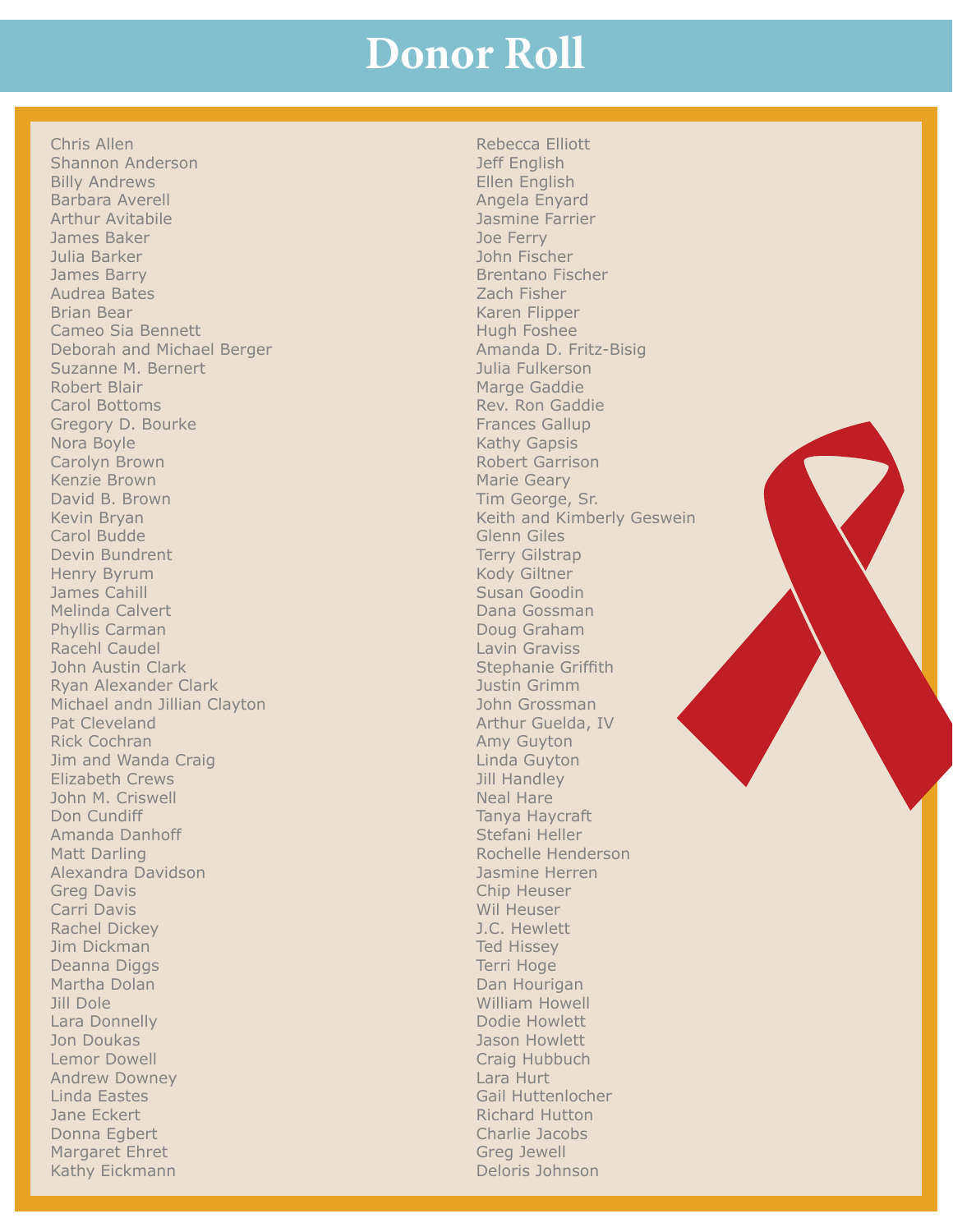Bob Jones Ronald J. Jonke Julie Kaelin Kenneth Karem Rick Kautz Sophia Kidd Thomas and Cheryl Klausing Eleanor Kley Jennifer Knauer Rick Knoop Michal Kruger Sally Lacy Kim Leanhart Melissa Leary Erin and Eric Lee Walter F. Lee Casey Leek Phillip Lemons Linda Lewis Kim Lloyd Maria Lockhard Michele Loran Joe Louden Joyce Louden Nancy MacPherson Dennis Mader Gershawada Malone Heather Mann Gilbert E. Marchal, M.D. Leonard Mariani Audrey McBride Hugh McCarty Jeff McDernott Angharad McEnteer Joan McGiveney Daniel McQueen Alisa Miller Chris Miller Trudy Miller Kevin Mithcell Carl Mittelsten Cory Moneymaker Amber Moore Beverly Moore Denise Myers Rachel Nally Ryan Neal Marti Neal Michael Neff Lesa Nellen Adrienne Nixon Jeff Noble Bryant Nohalty Taylor Olgine Andrea Olinger Rev. Robert E. Osborne



Wayne Otway Robert Paris Marion Paris Melissa Peavey Teri Pel Bill and Phyllis Petot Robert Petrino Gerri Phelps Kathleen Phelps Amy Phelps Teresa Pierce Maegan Pirtle Joan Pohl Kelley Powell Marcine Powell Martha Poynter Megan Whelan Carrie Pytyvia Richard Ragains Lisa Raines Michelle Ramsier David Ray Stacey Rearis John S. Reed Chad Reischl Kyle Riggs Karen Roberts Barbara Roberts Courtney Robison Jessy Rosenberg Marty Rothman, Jr. Richard Rubenstein Wes Rutledge Mary Eileen Sandman Rachel and Jimmy Scharr Craig Scherman Arlene Schmuland Diane Schroeder Donna Schuster Jim Serdenis Saleem Seyal Wendy Sharp Quentin Sharpenstein Bill Sherman Ben Shown, III Pamela Shults Roseanna and Mark Sims Elizabeth Drew Smith Jerome Soldo Mike Spoelker Margaret Springer Mark Stanton Sandra Staten Tim Statts Gary and Judy Steedly Donna Stemle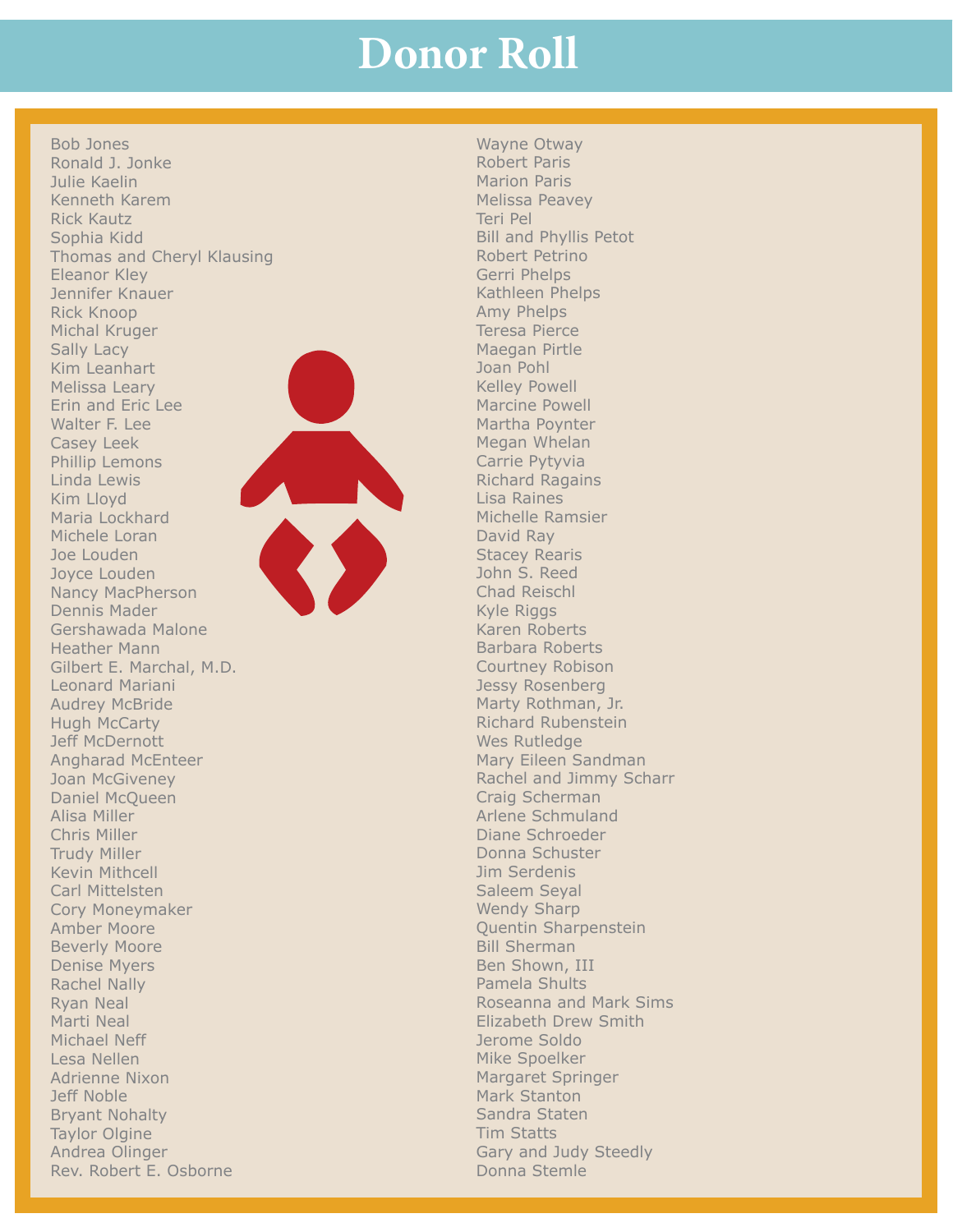Lisa Stevenson Barbara Stewart Robert Streepey Marion Stucker Sue Sunkel Jeri Swinton Carla Terwilleger Michele Thomas Kevin Thompson Beth Thorpe Maggie Toole Jordan Toon Denise Torstrick Kelsey Traughber Casey Truman Teshae Tucker Nick Vaccaro Don Vowels Wendy Waggoner Michael and Peggy Walker Matt Wallace Ann Waterman Michelle Weaver Jim Welding Tina Wheatley Tim Whitten John Wilcox William Wilkerson Mike Wilson Joan Winkler Daniel Witt Jeanne Wright Andrew Wyatt Rocky Yates Steve Young



#### **CORPORATE/FOUNDATION/NONPROFIT**

#### **\$35,000 - \$50,000** Kosair Charities Metro United Way The Gheens Foundation

**\$10,000 - \$15,000** Brown-Forman Corporation Kentuckiana AIDS Alliance The M.A.C. AIDS Fund

#### **\$5,000 - \$9,999** Cralle Foundation Fred B. and Opal S. Woosley Foundation ICAP Services North America Irvin F. and Alice S. Etscorn Charitable Foundation One For All The Hazel & Walter T. Bales Foundation

### **\$2,000 - \$4,999**

Anonymous Arthur K. Smith Family Foundation Buckhead Mountain Grill Chevron Matching Employee Funds Community Foundation of Louisville Derby City Bears Derby City Sisters Republic National Distributing Company Foundation Teddy Bear Bar & Grill The Porcini/Farmer Children's Foundation **TransFirst** William E. Barth Foundation

### **\$500 - \$1,999**

21C Louisville Aetna Foundation, Inc. Big Bar Blue Dog Bakery And Cafe Bristol Bar and Grille Calobrace Plastic Surgery Center, PSC Come Back Inn El Mundo Fifth Third Bank Flaget Alumni Association Flanagan's Ale House GE Appliances Giving Campaign Goose Creek Diner Irish Care Jack Fry's Kentucky Derby Festival Kroger L & N Federal Credit Union La Chasse Marketplace Restaurant Marsh & McLennan Companies Merrill Lynch Monnik Beer Company Old National Bancorp Passport Health Plan Play Louisville Ramsi's Cafe on the World Texas Roadhouse Holdings The Cafe The Irish Rover **Tryangles** Two Guys with Tools Uptown Cafe V. V. Cooke Foundation Volare Ristorante

#### **\$100 - \$499**

Allstate Giving Campaign AmazonSmile Foundation Basa Modern Vietnamese Brasserie Provence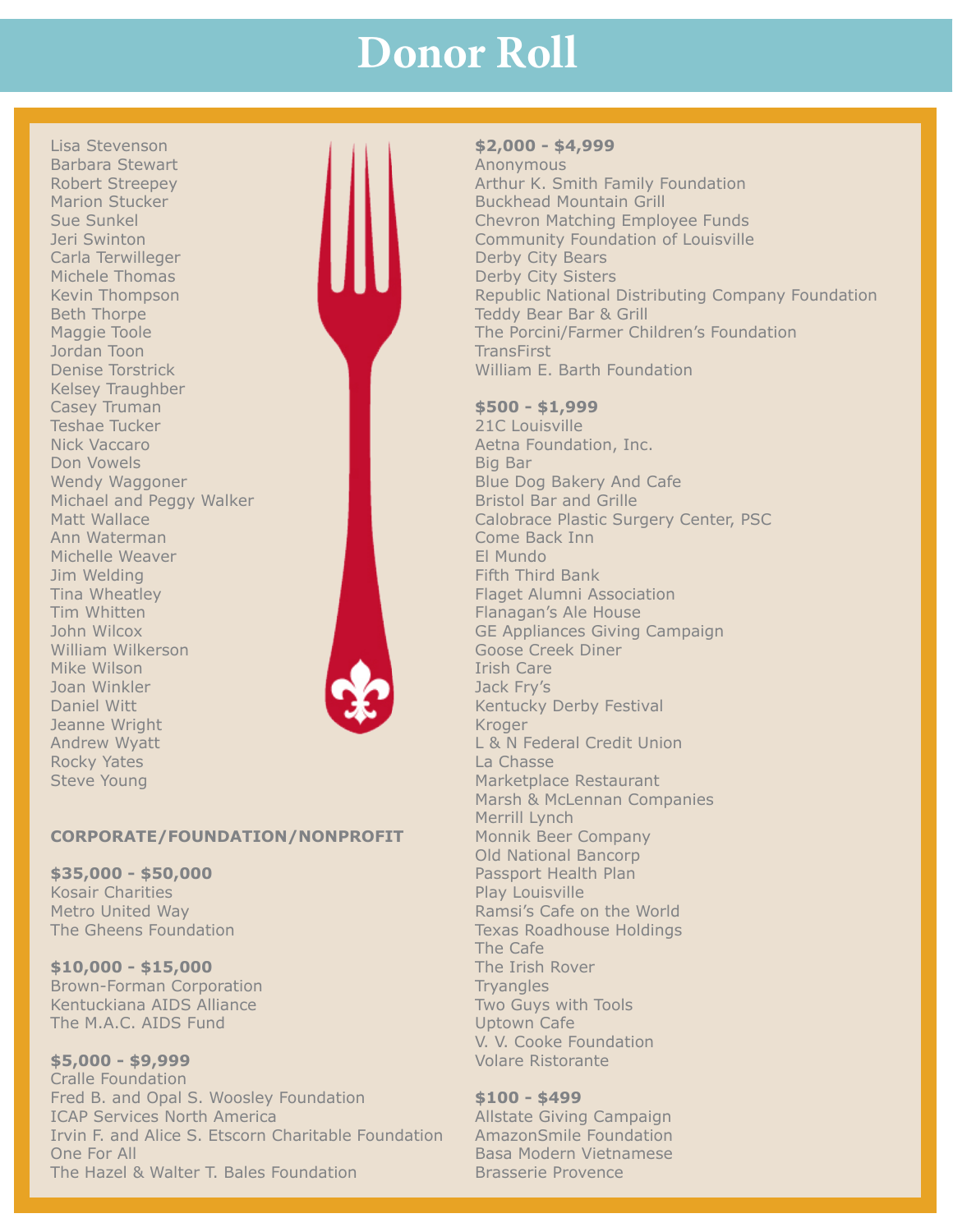Brown-Forman Employee Credit Union Buck's Restaurant Caesars Enterprise Services Cast Iron Steakhouse II Craig & Landreth Cars Garage Bar GE Foundation Havana Rumba Express Havana Rumba Middletown Havana Rumba St. Matthews Le Relais Restaurant Regent Investment Management The Bard's Town The Benevity Community Impact Fund The Humana Foundation The Janos Fund Unity ZEGGZ

**\$1 - \$99**

All Points Media Caperton Realty Metasoft Systems, Inc. Nanz & Kraft Florists Nutrition Associates Purchasing Alliance Healthcare Connection Panorama Creative Group Pfizer Foundation Matching Gifts Program Quarles Equpiment 2, Inc. Rellek The Arctic Scoop

#### **GOVERNMENT**

Louisville Metro Government Kentucky Cabinet for Health and Family Services U.S. Department of Housing and Urban Development

### **FAITH PARTNERS**

1st Gethsemane Baptist Church All Saints Catholic Church Calvary Episcopal Church Canaan Christian Church Cathedral of the Assumption Cathedral of the Assumption Compassion Committee Harvey Browne Memorial Presbyterian Church Holy Spirit Parish Hurstbourne Christian Church Jeffersontown Christian Church New Zion Baptist Church Our Lady of Lourdes Plymouth Congregational UCC St. Andrew United Church of Christ St. Bernard Church St. Frances of Rome

St. John United Church of Christ St. Paul's Episcopal Church St. Stephen Baptist Church St. Williams Church Women's Missionary Society, African Methodist Episcopal Church

#### **HONORARY GIFTS**

In honor of Betsy Cambron Mary Lou Cambron

In honor of Cathedral of the Assumption Compassion **Committee** Laurie Stemler

In honor of Sharon Covert Karen Flipper

In honor of Judith Davis Susan Collins

In honor of Mark England Nick Wilkerson

In honor of Chris Hungerford Craig Spears

In honor of Joyce Louden Harlan Beckemeyer

In honor of Kaylee McGuffin James McGuffin

In honor of Chuck McIntire Lana Kelly Fitzgerald

In honor of David Pass and Shane Rankin Arnold Belker Steve Friedman Terrie Gale Carolyn Greene Laura Greenland Karen Hill Julie Kling Nathan Norman Lori Ostroff Staci and Tim Rampenthal Andrea Seaton Perry Shorris Tony and Allie Vance Lisa Wilkerson Corey Young

In honor of Elizabeth Pilgrim E. Patrick Kelly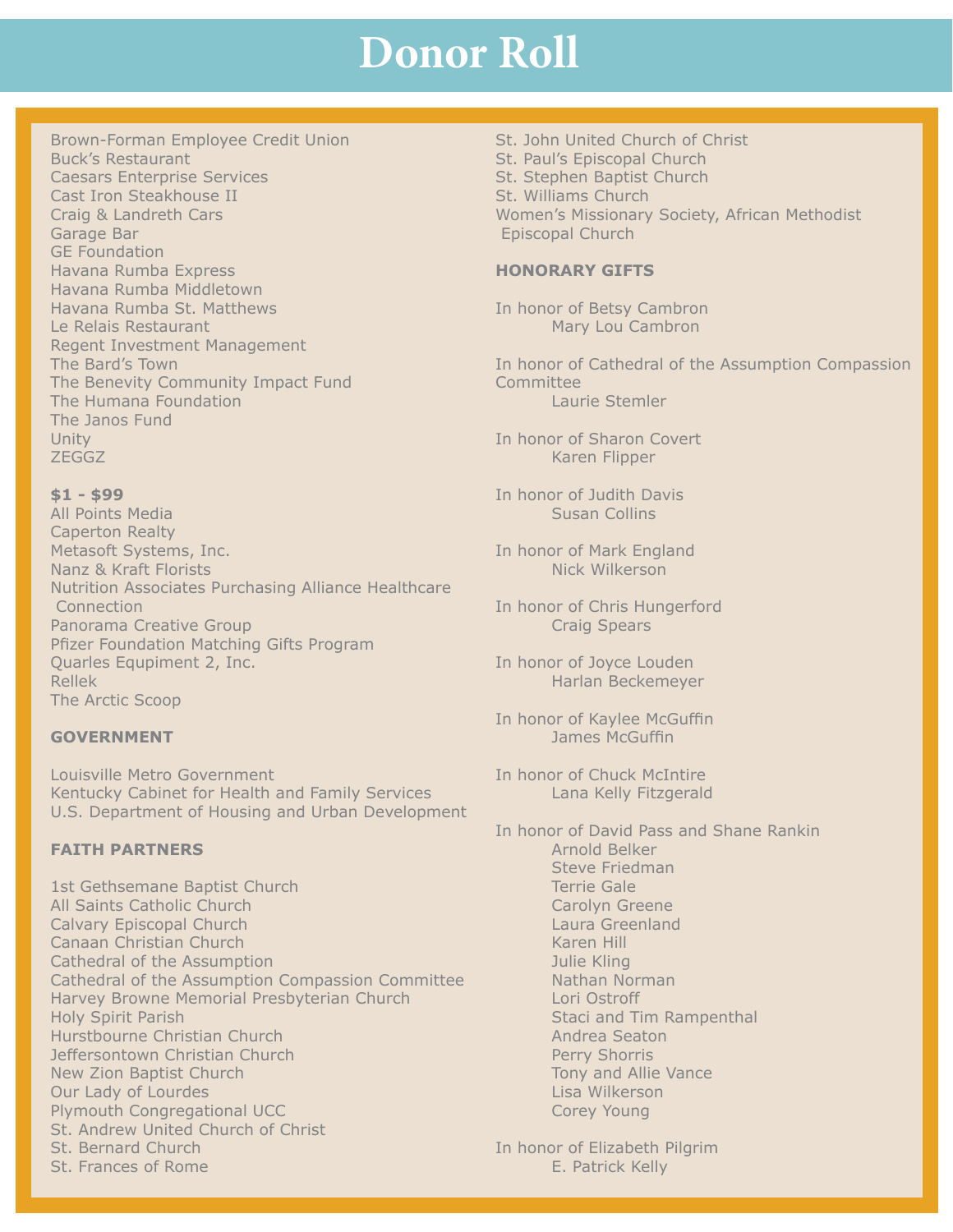In honor of Marilyn Risinger Chuck McIntire

In honor of Erin Spalding Susan Spalding

In honor of Maurice Spalding Erin Spalding

In honor of Joyce Van Bruggen Regent Investment Management

In honor of Michael Weber Sue Roy Peege

In honor of Nolan Wesley Carl Mittelsten

### **MEMORIAL GIFTS**

In memory of Anne Bindner\* Sharan Benton\* Nancy Spriggs

In memory of Robert Bird H.G. Bird

In memroy of Robbie Dicello Barbara Lindsay

In memory of Jack Dwyer Chris Allen

In memory of Bryant Finch Donald Schuman

In memory of Theresa (Willow) Gordon Norman Borho

In memory of Jim Grote Jim Welding

In memory of David Hunstiger Eric Hunstiger

In memory of Lucy Hutchins-Stone David Stone

In memory of Clare C. Looney Carol Hensley

In memory of Roger Metts Jim Serdenis Cindi Shrader Mary Steckler

In memory of Tracey Myatt Andrew Celentano

In memory of Ruth Farris Neff Gwendolyn Hartmann

In memory of J. Carlton Powers Deborah Rattle

In memory of Vivian Saettel Frances Cooper Chris Mundt Patti Pop Beth Wychulis

In memory of Clarice Scholl Sharpe Carol Sharpe Harper

In memory of Frank Schwarz Irene E. Szwarc

In memory of Rev. Joseph Vest All Saints Catholic Church Laura Zoeller

In memory of Sharon Westwood Arthur Guelda, IV

In memory of Joe Williams Rick Kautz Alexandra Ottaviano

#### **IN-KIND**

Anonymous Candace Ashley Steve Aubin Jamie Bagshaw Ryan Benningfield Rachel Bradshaw Adam Caperton Athena Caudill Kevin Childress Larry Church Brent Collins Brenda Cox Damon Davis Derby City Sisters Rachel Foster Chris Galla Mickey W. Guelda Angela and Ken Hagan Beverly Hall Hilton Garden Inn - Louisville Airport Horseshoe Southern Indiana